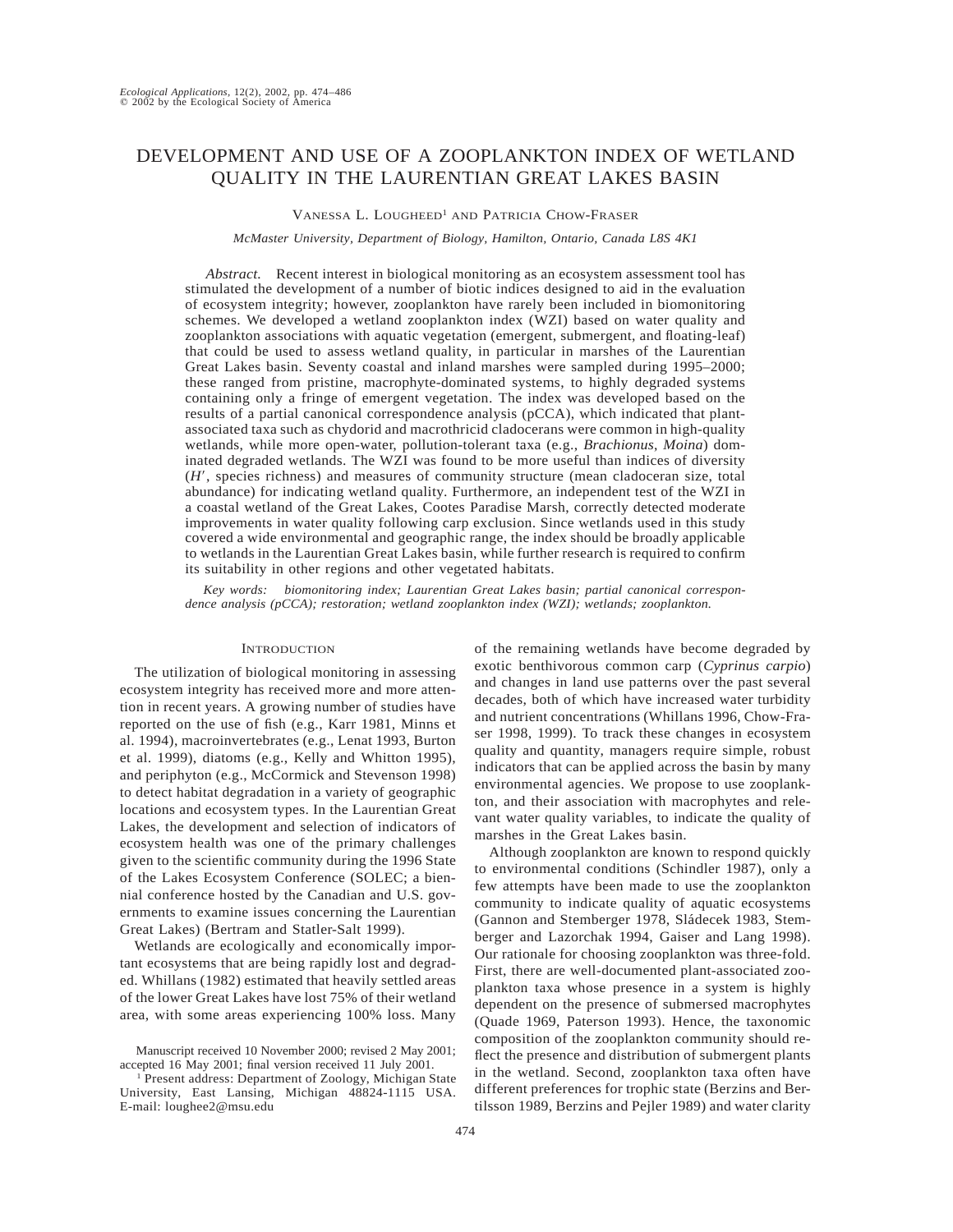

FIG. 1. Map of Great Lakes region showing the location of 70 wetlands sampled during 1995–2000, including the location of Cootes Paradise Marsh (Lake Ontario).

(Lougheed and Chow-Fraser 1998), and therefore species replacement will also occur with water quality degradation. Finally, since the species richness of submersed macrophytes declines as marshes become eutrophic and degraded (Crosbie and Chow-Fraser 1999; Lougheed et al. 2001), we hypothesize that the zooplankton community should reflect changes in the plant community as we proceed along the trophic–degradation gradient.

In general, biotic indices integrate the sensitivity of several taxonomic groups to environmental conditions (e.g., acidity, degree of degradation) into a single index value. These indices are particularly useful in situations where data must be statistically analyzed and conveyed to nonbiologists. In particular, a biotic index that could track changes over the short term (i.e., several years) would be a useful tool for evaluating restoration techniques such as the recent and costly exclusion of carp from Great Lakes coastal wetlands (e.g., Cootes Paradise Marsh in Lake Ontario, Metzgers Marsh in Lake Erie) (Lougheed et al. 1998, Wilcox and Whillans 1999). A common criticism is that these indices may oversimplify effects on the community in question, especially when organisms are grouped into higher taxonomic groups, where responses of individual members may vary greatly (Sládecek 1983, Gaiser and Lang 1998). However, we feel that these integrative indices are superior to measures that result in loss of speciesspecific information (e.g., diversity) or those that rely only on a select number of taxa (e.g., indicator species).

The objectives of this study were to develop a wetland zooplankton index (WZI) based on water quality and observed associations of zooplankton with aquatic vegetation that can be used to assess wetland quality; to compare this biotic index with commonly used indicators of community quality such as the Shannon-Wiener species diversity index; and to evaluate the ability of the WZI to assess the response of a degraded coastal wetland of Lake Ontario (Cootes Paradise Marsh) to carp exclusion as a restoration technique.

## **METHODS**

Water and zooplankton samples were collected from 70 marshes in the Great Lakes basin during 1995–2000. Wetlands ranged from St. Lawrence River sites within Ontario, down to the Windsor–Detroit area and Lake St. Clair, then up to Lake Superior (Fig. 1). Fifty-four of these were coastal marshes (lying within 2 km of Great Lakes shoreline or connecting channels, but not separated hydrologically from the lakes due to dams or waterfalls) of the upper (Lake Huron, Lake Michigan, and Lake Superior) and lower (Lake Ontario, Lake Erie) lakes, while the remaining 16 were inland wetlands located within the Great Lakes–St. Lawrence River basin. Coastal wetlands are subjected to unique hydrological phenomena relative to more protected inland systems; however, we included both coastal and inland systems in this study to (1) broaden our disturbance gradient since almost all coastal wetlands in southern Ontario have been disturbed to a certain degree, and (2) ensure the results were broadly applicable to both coastal and inland wetlands.

All wetlands were visited at least once in midsummer (mid-June–end of July), while a subset were also visited in early summer (May–mid-June) and/or late summer (August). Zooplankton samples collected in midsummer constituted two-thirds of all samples included in this study. To ensure consistent measurements of both water quality and zooplankton communities, both of which have been shown to be affected by storm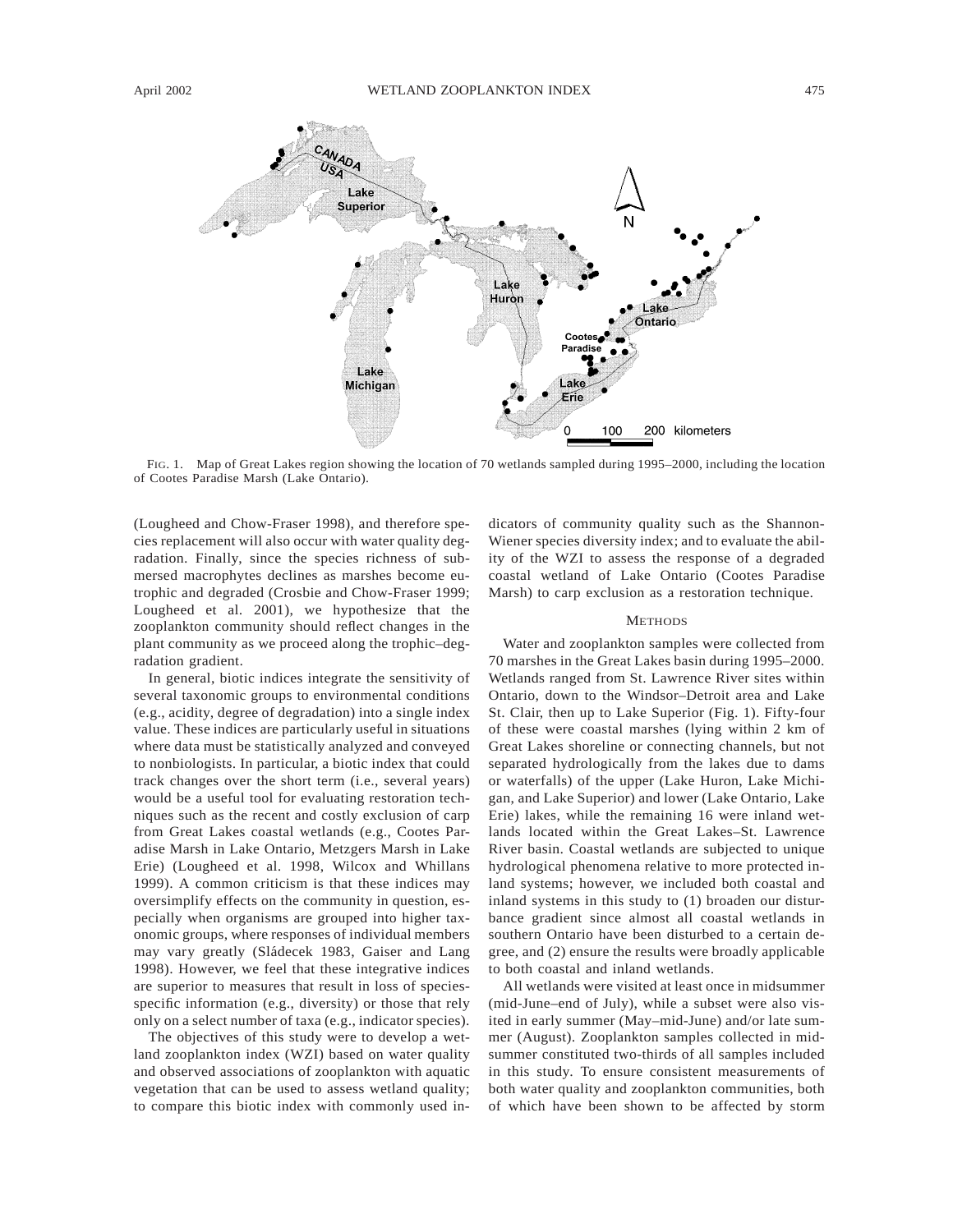events (Krieger and Klarer 1991, Chow-Fraser 1999), wetlands were generally visited no sooner than 48 h following a rain event.

We characterized the plankton communities within four different habitat types in each wetland: open water 10 m from the outermost edge of aquatic plants (OPEN 10 m), open water 3 m from aquatic plants (OPEN 3 m), within submergent plant beds  $($ >5 stems/m<sup>2</sup>; SUB) and within or immediately adjacent to emergent aquatic vegetation (EM). When submergent or emergent beds were absent or inaccessible, plankton below floating aquatics were sampled (FLTG). The species richness of submergent plants in each wetland was determined as described in Lougheed et al. (1998).

All water samples were collected from the middle of the water column at the OPEN 3-m site. Because of the large site-to-site, year-to-year, and seasonal variation in water levels, which are characteristic of Great Lakes coastal marshes (Maynard and Wilcox 1997, Chow-Fraser 1999), water depths in this study range 5–260 cm, depending on wetland site, time of year, and the sampling year in question. Water samples were analyzed according to standard methods (American Public Health Association 1992) for total phosphorus (TP), total nitrogen (TN) (sum of total kjeldahl nitrogen [TKN] and total nitrate nitrogen [TNN]), and total suspended solids (TSS). Following digestion by potassium persulfate, TP was analyzed according to Murphy and Riley (1962) and measured on a Milton Roy spectrophotometer (Thermo Spectronic, Rochester, New York, USA). Nitrogen analyses (TKN and TNN) were performed using Hach protocols and Hach reagents (Hach Company 1989) and measured on a Hach DR2000 spectrophotometer (Hach, Loveland, Colorado, USA). Planktonic chlorophyll-*a* (CHL-*a*) was filtered onto Whatman GF/C filters (Whatman, Clifton, New Jersey, USA) and extracted using 90% acetone with a onehour extraction period. Absorbance measurements were made with a Milton Roy spectrophotometer, and results were corrected for phaeopigments by acidification. Temperature, pH, dissolved oxygen, and conductivity were determined using a H2O Hydrolab multiprobe and Scout monitor (Hydrolab, Austin, Texas, USA).

All zooplankton samples were collected from the middle of the water column at each of the habitat site types (where available). Zooplankton at open-water sites were collected using a five-liter Schindler-Patalas trap (Schindler 1969), while zooplankton in vegetation were collected using a one-liter beaker inverted three times into adjacent areas of vegetation for a total sample volume of three liters. All samples were filtered through 64-mm mesh Nitex screen (Sefar America, Depew, New York, USA), back washed into 60-mL bottles and preserved in 4% sugar–formalin. Samples were thoroughly mixed and subsampled to obtain at  $\geq 100$ animals. Abundances and lengths of all animals present in the subsamples were recorded, but biomass could

not be determined because of the absence of published length–mass relationships for many of the taxa encountered. Copepods were identified to suborder only (i.e., cyclopoids, calanoids, harpacticoids), and therefore we report on their abundances, but exclude them from all subsequent, more species-specific analyses. Rotifer identification was based on Stemberger (1979), whereas crustacean identification was based on Balcer et al. (1984), Pennak (1989), and Thorp and Covich (1991).

All statistical analyses were performed using SAS.Jmp software (version 3.1.5, SAS Institute, Cary, North Carolina, USA), with the exception of canonical correspondence analysis, which was performed using CANOCO 4.0 (ter Braak and Smilauer 1998), and the Shannon-Wiener diversity index, which was calculated using MVSP (version 3.1, Kovach Computing Services, Ithaca, New York, USA).

## *Multivariate statistical analyses*

Canonical correspondence analysis (CCA) is a useful technique when species data have been collected over a suitably large habitat range to display a unimodal relationship to the measured environmental variables (Jongman et al. 1995). It has been used by many authors to relate the distribution of zooplankton taxa to their environment (e.g., Hessen et al. 1995, Romo et al. 1996, Attayde and Bozelli 1998). Canonical correspondence analysis maximizes the separation of species optima along synthetic axes representing the primary environmental gradients in the data set. To confirm that CCA was an appropriate model for this data set, we first entered the species abundance data into a detrended correspondence analysis (CANOCO 4.0, not shown), which revealed sufficiently large gradient lengths  $(>4$  sp) to indicate that zooplankton distributions in this study showed a clear unimodal response along the environmental gradient (ter Braak and Smilauer 1998). Then, because samples were collected over a four-month period, we performed a partial CCA (pCCA) instead of a regular CCA, which eliminated background variation due to the covariable time (i.e., day of the year; Jongman et al. 1995, ter Braak and Verdonschot 1995).

Environmental parameters entered into the pCCA analysis included continuous variables such as: TP, TN, TSS, chlorophyll-*a* (CHL-*a*), temperature (TEMP), dissolved oxygen (DO), pH, conductivity (COND), and latitude (LATITUDE; measured as decimal degrees), along with more qualitative variables that described habitat type: SUB, EM, FLTG (within submergent, emergent, and floating-leaf macrophyte beds, respectively), OPEN 3 m, and OPEN 10 m (open water 3 m and 10 m away from macrophyte beds, respectively). All continuous environmental variables were  $log_{10}$ transformed (excluding pH) to approximate normal distributions and standardized to zero mean and unit variance.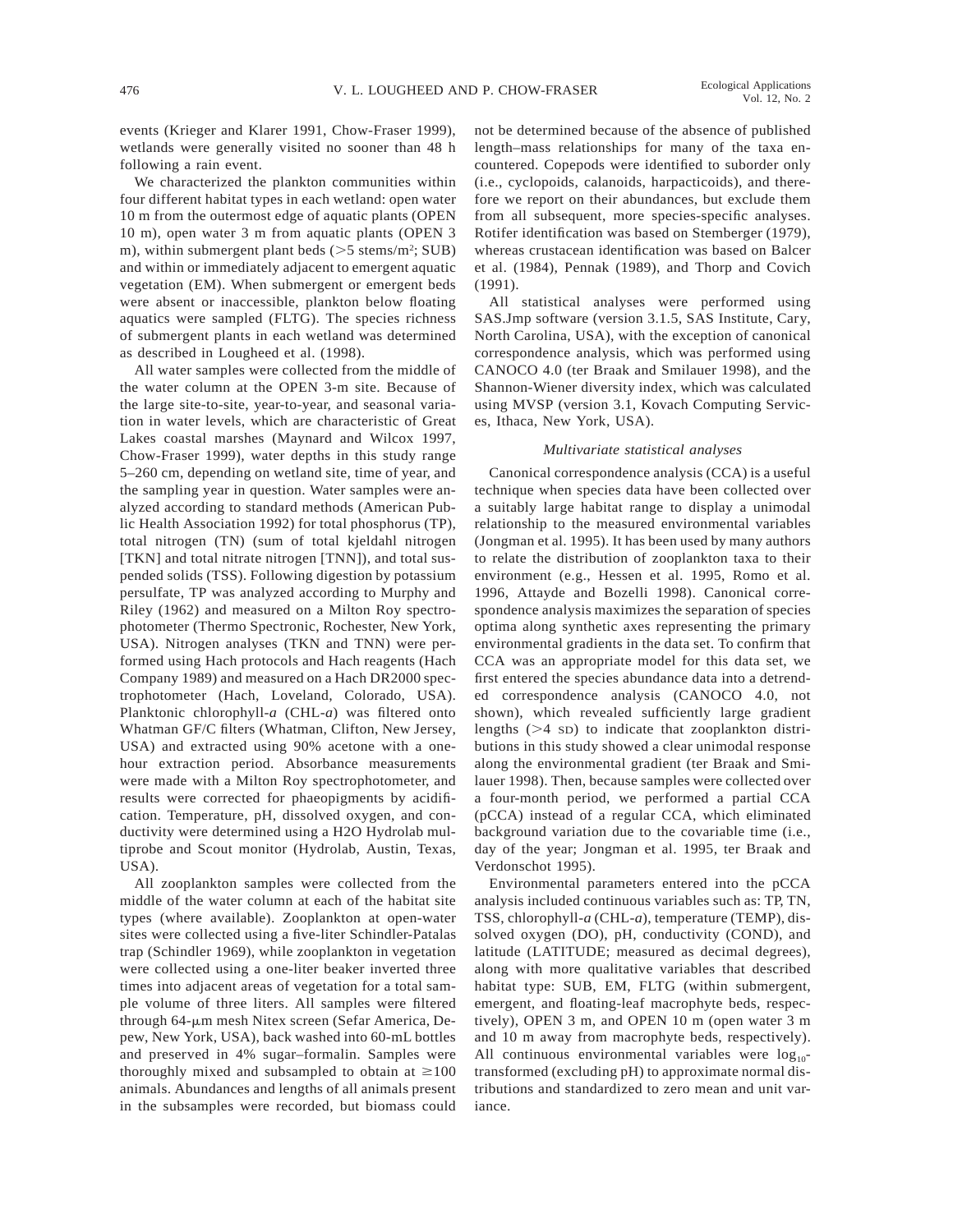Although our analyses included rare zooplankton taxa, we confirmed in a preliminary analysis that the general conclusions were unaffected when rare taxa were removed prior to running the pCCA. Zooplankton abundances were  $log_{10}$ -transformed  $(log(x + 1))$  to normalize the data and reduce the sample variance. Statistical significance of the pCCA was determined using Monte Carlo permutations (199 random permutations; ter Braak and Smilauer 1998).

## *Development of the wetland zooplankton index*

The wetland zooplankton index (WZI) was developed based on trends observed in the pCCA, which will be discussed in detail in the *Results.* We assigned "optimum"  $(U)$  and "tolerance"  $(T)$  values (ter Braak and Verdonschot 1995) to each grouping that emerged from the pCCA as a suitable taxonomic unit (referred to henceforth as ''taxon''). For this purpose, we ran a pCCA (not shown) using collapsed taxonomic groupings instead of individual species; it is important to note that the environmental and species trends displayed by this pCCA were virtually identical to those of the species-specific pCCA (Fig. 2). Each taxonomic group was assigned a weight that indicated its optimum along the pCCA axis 1, where  $1 =$  most tolerant of degraded conditions and  $5 =$  most intolerant of degraded conditions. The weighted standard deviations of the taxon scores on the pCCA axis 1 were then used to indicate tolerance, that is, whether the taxon had a narrow (3), intermediate (2), or broad (1) niche breadth. Accordingly, those taxa given higher tolerance weights occurred across very narrow ranges and were therefore assumed to be better indicators of specific environmental conditions than taxa that were more ubiquitous. Very rare taxa (those that occurred in  $\leq 10\%$  of the wetlands) were assigned a low tolerance score, because their sparse distribution could not be used reliably to reflect specific environmental conditions.

The index was calculated using weighted averages in the following equation (Zelinka and Marvan 1961, Lenat 1993, Kelly and Whitton 1995):

$$
\text{WZI} = \frac{\sum_{i=1}^{n} Y_i T_i U_i}{\sum_{i=1}^{n} Y_i T_i}
$$

where  $Y_i$  is the abundance or presence of species  $i, T_i$ is the tolerance  $(1-3)$ , and  $U_i$  is the optimum  $(1-5)$ . The index can therefore range from one (indicative of low quality) to five (indicative of high-quality wetland). The index was labeled  $WZI_{P-A}$  when presence/ absence data were used to calculate index values, whereas WZI indicates the index calculated based on zooplankton abundances.

## *Assessment of marsh restoration*

Cootes Paradise Marsh is a degraded 250-ha drowned river mouth marsh located at the western end of Lake Ontario (43 $\degree$  N, 79 $\degree$  W) (see Fig. 1). Carp have been physically excluded from the marsh since the winter of 1997 by the Cootes Paradise Fishway (Wilcox and Whillans 1999; Lougheed and Chow-Fraser, *in press*). In the on-going long-term study of Cootes Paradise Marsh (see Chow-Fraser 1999; Lougheed and Chow-Fraser, *in press*), three sites in the marsh were sampled biweekly over the summer (May–August, inclusive) for two years prior to carp exclusion (1993 and 1994) and two years following (1997 and 1999). Two sites were classified as OPEN 10-m sites: a relatively deep open water site near the marsh outflow (mean depth ranged from 97–127 cm) and a shallow lagoon site that historically received loadings from the Dundas Sewage Treatment Plant (depth 43–69 cm). The third site was an emergent site (EM) within the cattail beds of a marsh inlet (depth 23–49 cm). In total, 90 samples of zooplankton were enumerated and identified from these sites over the four years, but none of these was used in the pCCA or the subsequent development of the WZI. These data were used to evaluate the usefulness of the WZI in tracking site-specific changes in marsh quality following marsh exclusion and to compare the WZI with other measures of zooplankton community structure.

## **RESULTS**

### *Environmental variation*

Wetlands in this study represented a wide range of conditions from oligotrophic to extremely hypereutrophic (Table 1). The principal components analysis (PCA) identified which environmental parameters explained the greatest amount of variation in the data set. Nearly 50% of the variation in the continuous environmental variables was explained by principal components axis 1. Principal component (PC) axis 1 was significantly ( $P < 0.0001$ ) and positively correlated with variables that are indicative of the nutrient status (TP,  $r = 0.82$ ; TN,  $r = 0.74$ ; see *Methods* for variable definitions), particulate content (TSS,  $r = 0.86$ ; CHL $a, r = 0.84$ ), and ionic strength (COND,  $r = 0.76$ ) of the water, but negatively correlated with LATITUDE  $(r = -0.68)$ . Therefore, PC axis 1 generally contrasted degraded wetlands in highly developed southern latitudes of the lower Great Lakes with high-quality wetlands of central and northern Ontario.

#### *Zooplankton composition*

In all, 60 cladoceran species and 78 rotifer species were identified in these wetland samples. Less than half of all species (34 rotifers and 27 cladocerans) occurred commonly (defined as occurring in  $>10$  % of wetlands; bolded values in the Appendix). Very few occurred in .50% of the wetlands sampled, and these included the rotifers *Asplanchna* sp., *Keratella cochlearis*, and *Polyarthra* sp. Common cladocerans included *Scapholeberis kingi*, *Simocephalus exspinosus*, *Sida crystallina*,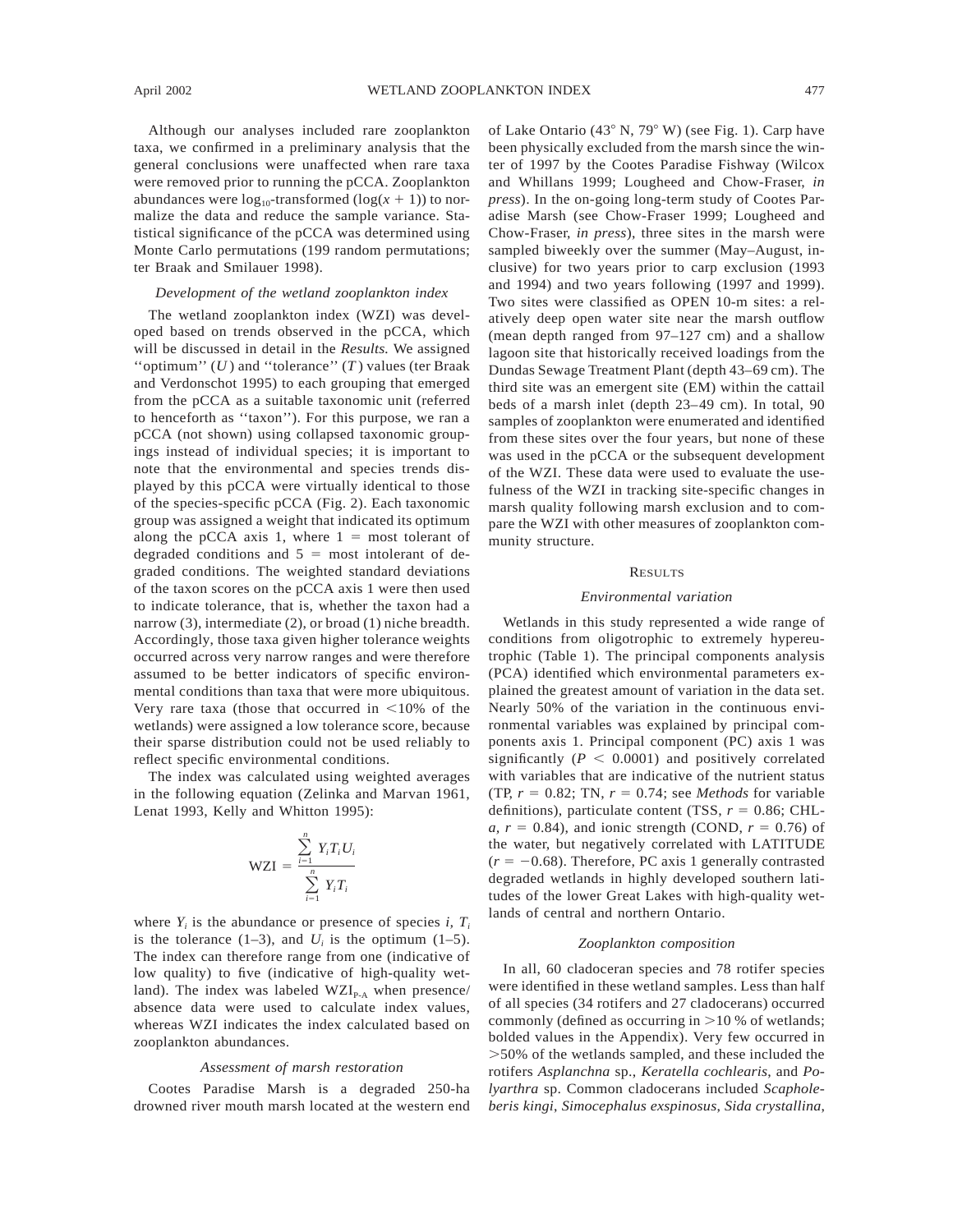

FIG. 2. Bi-plot of the partial canonical correspondence analysis (pCCA; axis 1 vs. axis 2) separated into (a) cladoceran, and (b) rotifer taxa. A complete list of cladocerans and rotifers observed in the 70 wetland sites appears in the Appendix.

*Bosmina longirostris*, and three chydorids (*Camptocercus macrurus*, *Chydorus sphaericus*, *Pleuroxus denticulatus*). There were few differences in the zooplankton communities observed in coastal vs. inland wetlands. Seven rare rotifers and seven rare cladocerans were found only in inland sites, while only three taxa (*Diaphanosoma birgei*, *Moina micrura*, *Brachionus caudatus*) that could be classified as common were absent from inland wetlands (see the Appendix).

Relative to the open water sites, the vegetated sites

tended to have greater species richness, abundances, Shannon-Wiener diversity  $(H')$ , and larger mean size of cladocerans (Table 2). In particular, there was disproportionate representation of larger taxa in vegetated sites including Chydoridae, Daphnidae (but not *Daphnia*), Sididae, and Macrothricidae. By comparison, rotifers and *Bosmina* formed a greater proportion of organisms encountered at open-water sites. Both mature and immature forms of copepods tended to occur with greater abundances within the vegetation.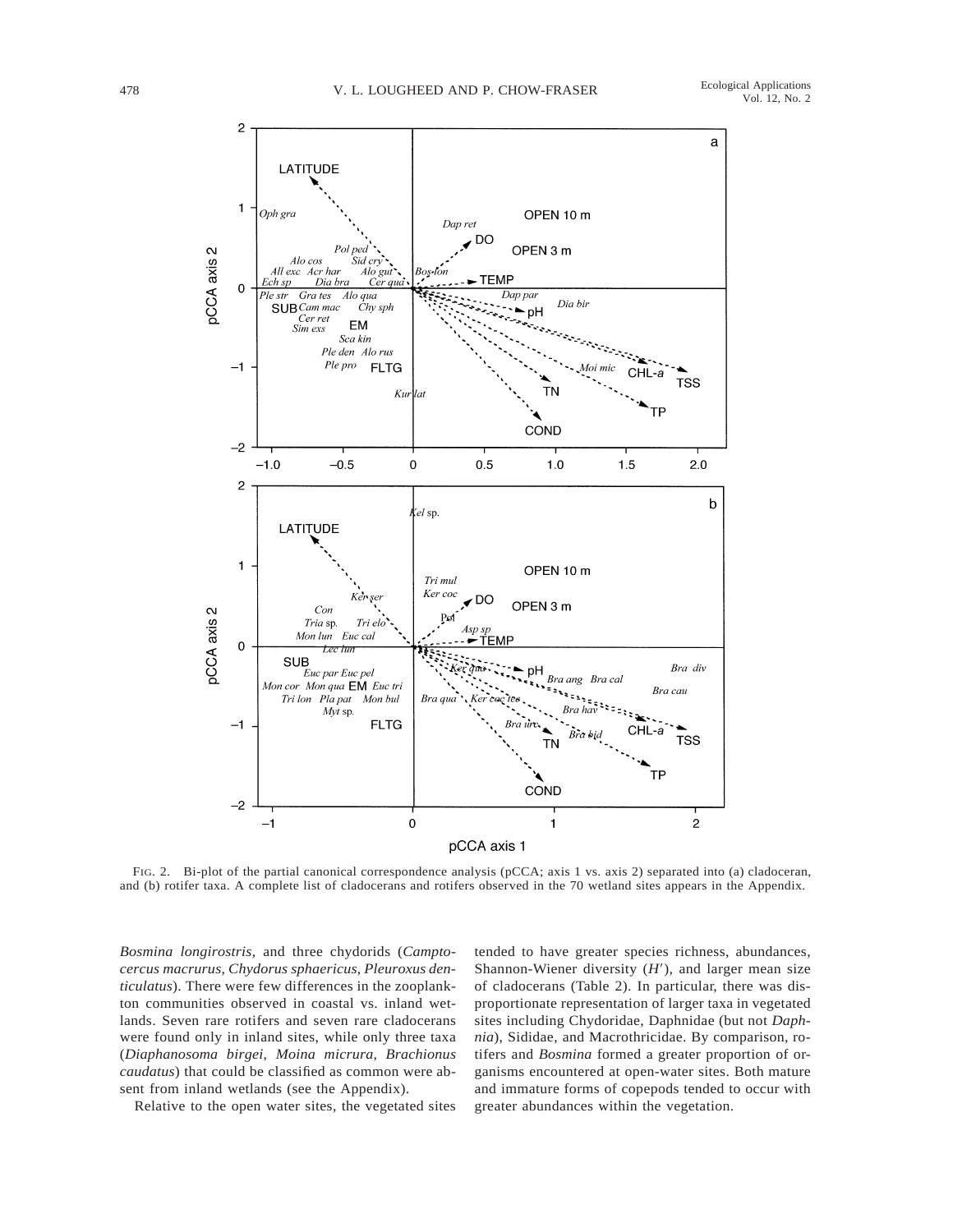TABLE 1. Means and ranges (and in-text abbreviations) of environmental variables observed at 70 wetlands in the Great Lakes basin.

| Variable                                                                                                                                                                                                                    | Mean                                               | Range                                                                                           |
|-----------------------------------------------------------------------------------------------------------------------------------------------------------------------------------------------------------------------------|----------------------------------------------------|-------------------------------------------------------------------------------------------------|
| Total phosphorus (TP; $\mu$ g/L)<br>Total nitrogen $(TN; \mu g/L)$<br>Total suspended solids<br>(TSS; mg/L)<br>Chlorophyll-a (CHL-a; $\mu$ g/L)<br>Temperature (TEMP; $^{\circ}$ C)<br>Dissolved oxygen (DO; $mg/L$ )<br>pH | 117<br>2911<br>25.0<br>29.7<br>22.5<br>8.43<br>7.6 | $13 - 959$<br>572-13000<br>$0.1 - 283$<br>$0 - 396$<br>$11.5 - 30$<br>$1.5 - 20$<br>$6.0 - 9.4$ |
| Conductivity (COND; $\mu$ S/cm)                                                                                                                                                                                             | 400                                                | 38-1387                                                                                         |

## *Partial canonical correspondence analysis (pCCA)*

Bi-plots of the first two pCCA axes are found in Fig. 2; for clarity, data corresponding to rotifers and cladocerans are shown in separate bi-plots (Fig. 2a, b). These figures explain 52% of the variation in zooplankton distribution along the first two synthetic environmental axes. The significance of each of the environmental variables in explaining the distribution of zooplankton species was assessed using the forward selection procedure of CANOCO. All variables were significant at the  $P < 0.05$  level. The most important predictors of zooplankton distribution, as indicated by their correlation with pCCA axis 1 were TSS (0.534), TP  $(0.531)$ , CHL- $a(0.445)$  and the presence of submergent vegetation (SUB)  $(-0.364)$ , or open water 3 m away (0.347). Because all water quality data were collected at the OPEN 3-m site, this axis does not reflect differences in water quality between open water and vegetated sites in any individual wetland; instead, it indicates that heavily vegetated wetlands have clearer water and a unique zooplankton community, whereas wetlands with sparse macrophyte distribution tend to be more turbid, and are associated with taxa that are more typically found in limnetic ecosystems. By comparison, the second axis of the pCCA, which distinguished urbanized wetlands, which occur primarily in southern Ontario, from more pristine northerly wetlands, was highly correlated with LATITUDE (0.435), COND ( $-0.521$ ), and TP ( $-0.374$ ).

To reduce clutter, we have plotted only the common (occurring in  $>10\%$  of wetlands) rotifer and cladoceran taxa on the bi-plots, using the first three letters of the genus and species as labels (Fig. 2). Species of the same rotifer genera tended to show similar environmental preferences along pCCA axis 1 (e.g., *Monostyla* in Fig. 2b) as did species of cladocerans (e.g., *Alona* in Fig. 2a). Wetlands that had clear water with substantial submersed aquatic vegetation tended to be associated with specific rotifer genera. For example, all eight species of *Monostyla* encountered in this study tended to occur within submersed macrophyte beds. Similarly, nine of 11 species of *Lecane*, six of seven species of *Euchlanis*, all five species of *Lepadella*, four of five species of *Trichocerca*, and less speciose taxa

TABLE 2. Comparison of means (1 SE) of zooplankton community structure at five habitat types.

| Structure                                                   | OPEN 10 m  | OPEN 3 m   | EM          | <b>SUB</b>  | <b>FLTG</b> | Stats ( $P < 0.05$ )       |
|-------------------------------------------------------------|------------|------------|-------------|-------------|-------------|----------------------------|
| $\boldsymbol{N}$                                            | 55         | 105        | 94          | 68          | 10          |                            |
| Species richness                                            | 7.78(0.38) | 8.82(0.35) | 11.61(0.44) | 12.71(0.57) | 12(1.35)    | S, E > 10, 3;<br>F > 10    |
| H'                                                          | 1.08(0.05) | 1.17(0.05) | 1.48(0.06)  | 1.58(0.06)  | 1.50(0.18)  | S, E > 10, 3               |
| Mean cladoceran size $(\mu m)$<br>Abundance (no. animals/L) | 291 (35)   | 388 (22)   | 522(24)     | 526(27)     | 457 (71)    | S, E > 10, 3               |
| Rotifers                                                    | 492 (106)  | 251(50)    | 195(35)     | 257(48)     | 221 (121)   | <b>NS</b>                  |
| Cladocerans                                                 | 138 (27)   | 157(42)    | 603 (234)   | 211 (38)    | 328 (160)   | S, E > 3                   |
| Copepods and<br>copepodids                                  | 54 (18)    | 41 (9)     | 134(26)     | 220(40)     | 220 (81)    | F, S, E > 10, 3;<br>S > E  |
| Nauplii                                                     | 121(25)    | 149 (39)   | 183 (37)    | 235(50)     | 460 (253)   | S > 10, 3                  |
| Abundance (%;<br>excluding copepods)                        |            |            |             |             |             |                            |
| Rotifers                                                    | 57(5)      | 59(3)      | 44(3)       | 50(3)       | 39(9)       | E < 3                      |
| Chydoridae                                                  | 4(3)       | 6(2)       | 15(2)       | 22(2)       | 28(6)       | F, E, S, > 3, 10;<br>S > E |
| Daphnidae                                                   | 5(3)       | 7(2)       | 16(2)       | 11(2)       | 13(5)       | E > 3, 10                  |
| Sididae                                                     | 1(1)       | 2(1)       | 3(1)        | 3(1)        | 5(2)        | <b>NS</b>                  |
| Macrothricidae                                              | $\Omega$   | $\Omega$   | 1(1)        | 1(1)        | 1(1)        | <b>NS</b>                  |
| Bosmididae                                                  | 31(4)      | 23(3)      | 19(3)       | 11(3)       | 10(8)       | S < 10, 3                  |
| Other cladocerans                                           | 4(0)       | 1(0)       | 2(0)        | 2(0)        | 3(0)        | <b>NS</b>                  |
| WZI                                                         | 2.85(0.07) | 3.10(0.06) | 3.50(0.06)  | 3.77(0.06)  | 3.49(0.26)  | S, E > 3, 10               |
| $\mathsf{WZI}_{\text{P-A}}$                                 | 3.16(0.08) | 3.54(0.07) | 3.95(0.06)  | 4.20(0.04)  | 3.77(0.23)  | S, E > 3, 10;<br>F > 10    |

*Notes:* Statistical comparisons (Stats) are the results of an analysis of variance followed by Tukey-Kramer multiple comparisons ( $P < 0.05$ ). Habitat sites are defined as follows: OPEN 10 m, open water 10 m from the outermost edge of aquatic plants; OPEN 3 m, open water 3 m from aquatic plants; EM, within or immediately adjacent to emergent aquatic vegetation; SUB, within submergent plant beds  $(>5 \text{ stems/m}^2)$ , FLTG, plankton below floating aquatics were sampled when submergent or emergent beds were absent or inaccessible. The habitat sites are abbreviated as 10, 3, E, S, and F, respectively, in the "Stats" column.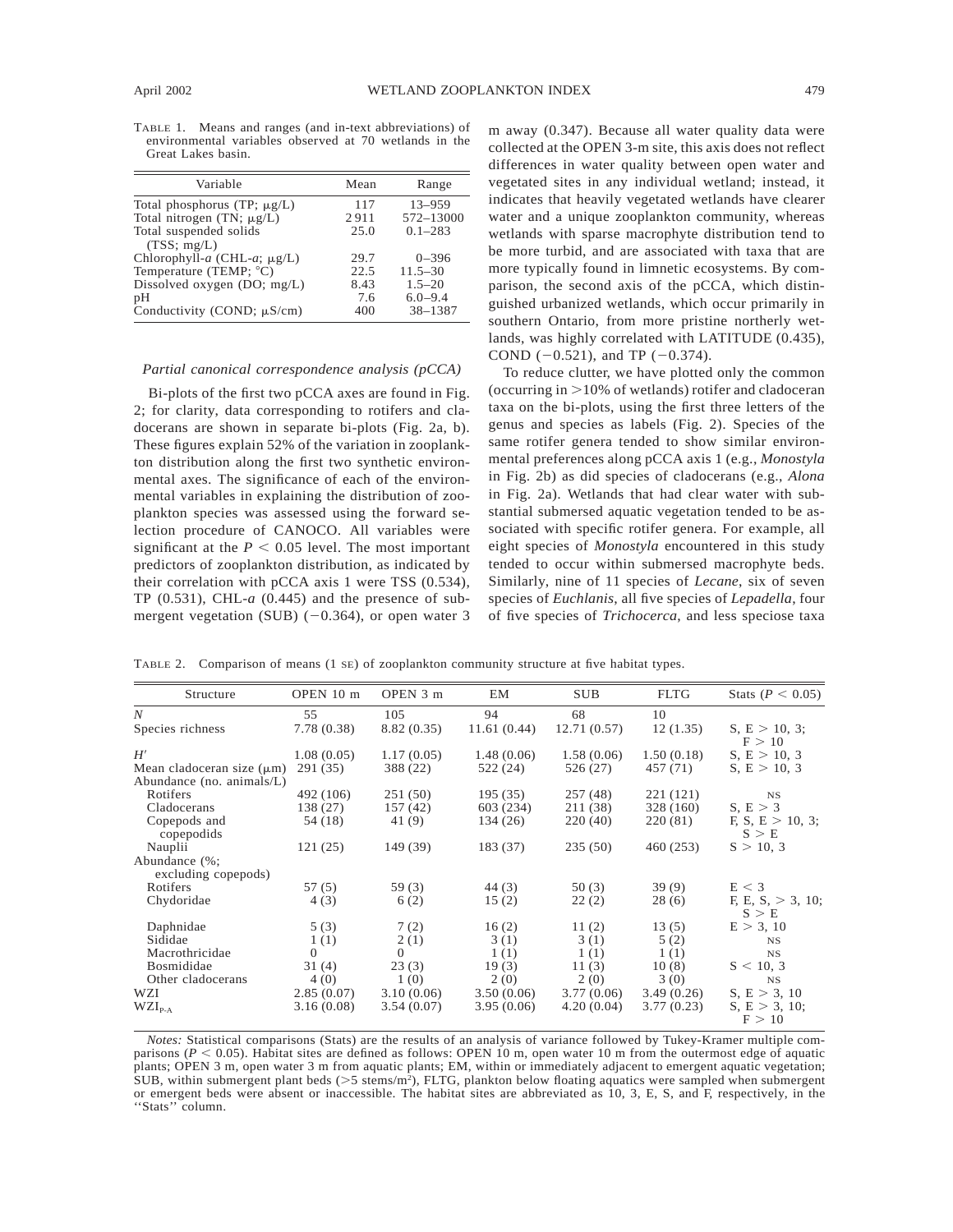such as *Platyias* sp. and *Mytilina* sp. were commonly found associated with submergent vegetation. Species of cladocerans that were well represented in heavily vegetated wetlands included 25 of 28 species of chydorids encountered in this study, seven of eight species of macrothricids, *Simocephalus* sp., *Polyphemus pediculus*, *Sida crystallina*, *Diaphanosoma brachyurum*, *Scapholeberis kingi*, and *Ceriodaphnia* sp. By comparison, there were only a few taxa tolerant of highly degraded, sparsely vegetated wetlands, and these included all 10 species of *Brachionus*, *Filinia*, *Asplanchna*, *Polyarthra* and six of seven species of *Keratella*; cladoceran species that were found consistently in degraded wetlands included both species of *Moina*, all four species of *Daphnia*, and the bosminids, *Bosmina longirostris* and *Eubosmina coregoni*.

### *Development of wetland zooplankton index (WZI)*

Before calculating the WZI, we reduced the total number of taxa in our data set by grouping species of the same genus according to their location on the first axis of the pCCA bi-plot (Table 3). Grouping taxa together has a practical benefit, because some taxa (e.g., chydorids) are difficult to key to species. An index based on genera would require less training and time than one requiring species-specific identification. There were, however, some taxa with unique habitat requirements that could not be grouped together. Although most of the chydorids were similarly intolerant of degraded conditions and occurred far to the left of the origin  $(0,0)$  on pCCA axis 1 (Fig. 2a), several (e.g., *Kurzia*, *Monospilus*, and *Leydigia*; Table 3) were more tolerant of degraded conditions, and accordingly their positions in the bi-plot occurred more centrally or further to the right-hand side of pCCA axis 1. These formed a separate group (Table 3).

Optimum (*U*; center of distribution) and tolerance (*T*; range of distribution) values were determined for each taxon based on a pCCA using these collapsed taxonomic groupings (Table 3). The location of a taxon on pCCA axis 1 represented its center of distribution along this primary synthetic axis formed by several key environmental variables. Details of the assignment of *U* and *T* are outlined in the *Methods.* In general, taxa tolerant of degraded conditions  $(U = 1-2)$  had broader tolerance  $(T = 1)$ , while those less tolerant  $(U = 4-5)$  often had narrower tolerances  $(T = 3)$  (Table 3).

We calculated WZI values for zooplankton communities in each of the habitat types in the 70 wetlands. Aquatic vegetation was an important determinant of the WZI, since WZI values from sites containing submergent and/or emergent vegetation were significantly higher than those associated with open water (Table 2). In fact, the WZI increased significantly with the species richness of submerged macrophytes observed in each of these wetlands (Fig. 3;  $r^2 = 0.32$ ,  $P < 0.0001$ ), leveling off at  $\sim$ 10 species of submergent plants and a WZI value of 4. This is not unexpected, given the

TABLE 3. Optimum  $(U)$  and tolerance  $(T)$  of zooplankton taxa.

| Taxon/species                  | $\overline{U}$                             | $\overline{T}$      |
|--------------------------------|--------------------------------------------|---------------------|
| Rotifers                       |                                            |                     |
| <i>Anuropsis</i> sp.           | 3                                          | 1†                  |
| <i>Ascomorpha</i> sp.          | $\mathbf{1}$                               | 1†                  |
| Asplanchna sp.                 | $\frac{2}{3}$                              | 1                   |
| <i>Brachionus</i> sp.          |                                            | 1                   |
| Cephalodella sp.               |                                            | $1\dagger$          |
| Collotheca sp.                 | 5                                          | $\overline{c}$      |
| Conochiloides                  | $\overline{4}$                             | $\overline{c}$      |
| Euchlanis sp.                  | $\overline{4}$                             | $\overline{c}$      |
| <i>Filinia</i> sp.             | $\mathbf{1}$                               | 1                   |
| <i>Gastropus</i> sp.           | $\overline{2}$                             | $1\dagger$          |
| <i>Hexarthra</i> sp.           | $\,1$                                      | 1†                  |
| Kellicotia sp.                 | $3^{3}$<br>$5^{4}$                         | 3                   |
| Keratella sp.                  |                                            | 1<br>$\overline{2}$ |
| <i>Lecane</i> sp.              |                                            | $\overline{2}$      |
| Lepadella sp.                  |                                            |                     |
| Lophocaris sp.                 | $\frac{2}{4}$                              | $1\dagger$<br>$1+$  |
| Macrochaetus sp.               |                                            |                     |
| Monostyla sp.                  | $\begin{array}{c} 5 \\ 5 \\ 3 \end{array}$ | $\overline{c}$<br>3 |
| <i>Mytilina</i> sp.            |                                            | $1+$                |
| <i>Notholca</i> sp.            | $\overline{4}$                             | $\overline{c}$      |
| Platyias sp.                   | $\overline{4}$                             | $\overline{2}$      |
| Ploesoma sp.<br>Polyarthra sp. | 3                                          | $\mathbf{1}$        |
| <i>Pompholyx</i> sp.           | $\mathbf{1}$                               | $1+$                |
| Scaridium sp.                  | 5                                          | $1+$                |
| Testudinella sp.               | $\overline{4}$                             | $\overline{c}$      |
| <i>Trichocerca</i> sp.         | $\overline{4}$                             | $\overline{c}$      |
| Trichotria sp.                 | 5                                          | $\overline{2}$      |
| Chydoridae                     | $\overline{4}$                             | $\overline{2}$      |
| Kurzia latissima‡              | 3                                          | 3                   |
| Leydigia leydigit‡             | $\mathbf{1}$                               | $1+$                |
| Monospilus dispar <sup>†</sup> | $\overline{c}$                             | 1†                  |
|                                |                                            |                     |
| Macrothricidae                 | 5                                          | 3                   |
| Illiocryptus sordidus:         | 1                                          | 1†                  |
| Daphnidae                      |                                            |                     |
| Ceriodaphnia sp.               | $\overline{4}$                             | $\overline{c}$      |
| Daphnia sp.                    | $\frac{2}{2}$                              | $\overline{c}$      |
| Megafenestra sp.               |                                            | $1+$                |
| Scapholeberis kingi            | $\overline{4}$                             | $\overline{c}$      |
| Simocephalus sp.               | 5                                          | 3                   |
| Sididae                        |                                            |                     |
| Diaphanosoma birgei            | 1                                          | $\overline{c}$      |
| D. brachyurum                  | 5                                          | $\overline{2}$      |
| Latona parviremis              | $\overline{4}$                             | $1+$                |
| Latonopsis occidentalis        |                                            | 1†                  |
| Sida crystallina               | $\frac{5}{5}$                              | 3                   |
| Bosminidae                     | 3                                          | 1                   |
| Additional species             |                                            |                     |
| Polyphemus pediculus           | 5                                          | 3                   |
| Leptodora kindti               | 1                                          | $1+$                |
| <i>Moina</i> sp.               | 1                                          | 1                   |
| Holopedium gibberum            | 3                                          | $1\dagger$          |
|                                |                                            |                     |

 $\dagger$  Taxa that occurred in <10% of wetlands were automatically given a tolerance value of 1.

‡ These species represent exceptions to the Chydoridae and Macrothricidae groupings.

significant relationship between submergent plants species richness and wetland water quality (Crosbie and Chow-Fraser 1999; Lougheed et al. 2001).

To compare the WZI with more standard measures of zooplankton community structure, we correlated it and four other indices (Shannon-Wiener diversity index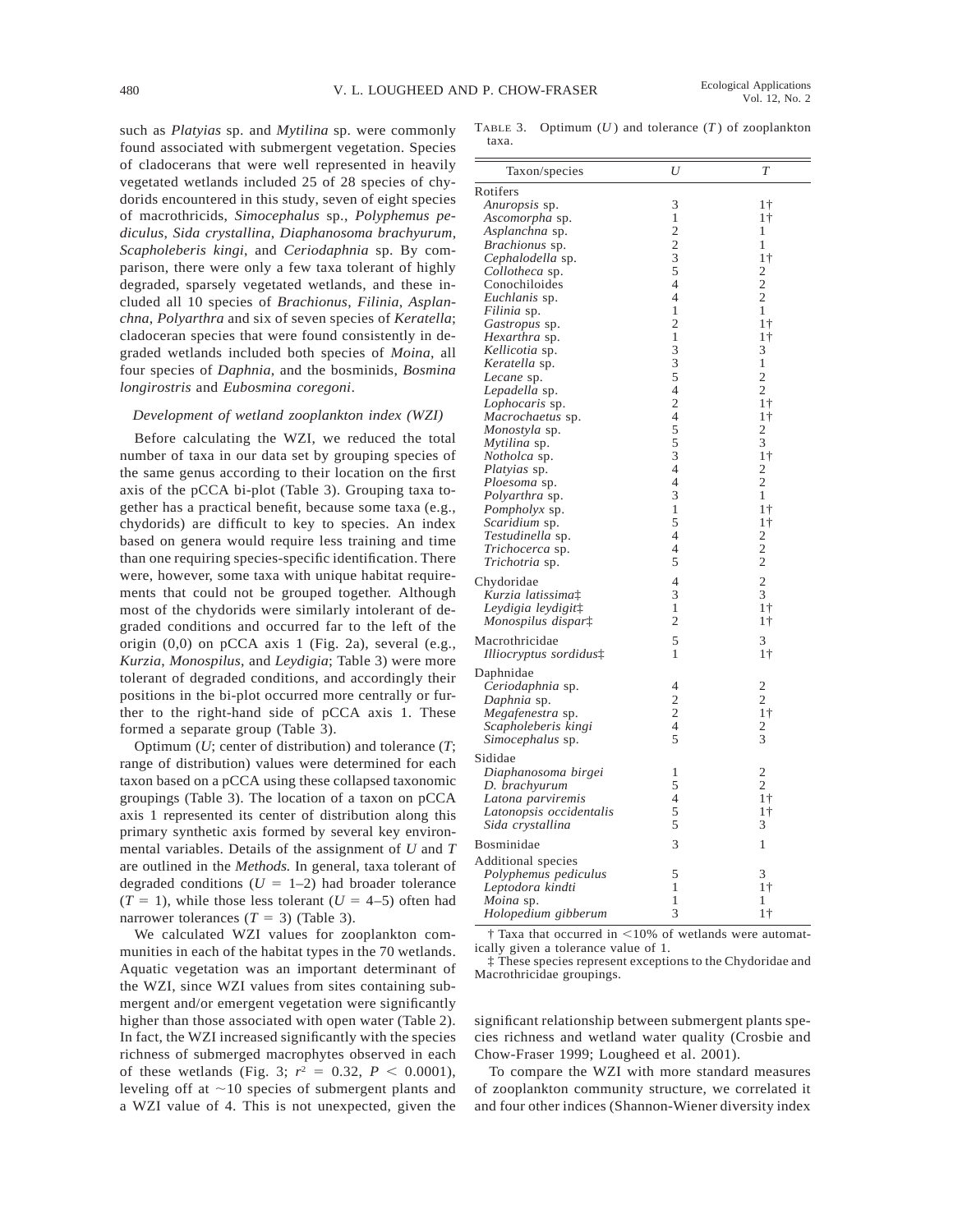

FIG. 3. Relationship between wetland zooplankton index (WZI) values and submergent plant species richness for 70 wetlands in the Great Lakes basin.

 $(H')$ , species richness, total zooplankton abundance, mean cladoceran size) with principal components analysis (PCA) axis 1 as the independent variable. The WZI correlated more highly with PCA axis 1 (Fig. 4a;  $r^2$  = 0.25,  $P < 0.05$ ), than did Shannon-Wiener diversity index, *H'* (Fig. 4c;  $P > 0.05$ ),  $\log_{10}($ zooplankton abundance) (Fig. 4d;  $r^2 = 0.13$ ,  $P < 0.05$ ), mean size of cladocerans (Fig. 4e;  $P > 0.05$ ), or species richness (Fig. 4f;  $P > 0.05$ ). The WZI also consistently explained more variation in regressions with variables such as total phosphorus (TP;  $r^2 = 0.18$ ,  $P < 0.05$ ), CHL- $a (r^2 = 0.20, P \le 0.05)$ , and total suspended solids (TSS;  $r^2 = 0.19$ ,  $P < 0.05$ ), compared with the other measures.

We also used this principal components axis to compare the WZI calculated based on abundances vs. the index values calculated from presence/absence data (WZI<sub>P-A</sub>; Fig. 4b). The slopes of the lines were not statistically different (ANCOVA;  $P > 0.05$ ), but comparison of the intercepts indicated that the  $WZI_{P_{A}}$  values were  $\sim 0.4$  units greater than the corresponding WZI at any given PCA axis 1 value (intercept  $= 3.74$ ) and 3.32, respectively; ANCOVA;  $P < 0.05$ ).

## *Case study: Cootes Paradise*

Lougheed and Chow-Fraser (*in press*) described how water clarity increased and submersed macrophytes became established in shallow, sheltered, vegetated areas of Cootes Paradise Marsh (1997 and 1998) after most of the large carp were excluded in the spring of 1997. These changes at the vegetated site were concomitant with a significant reduction in edible algal biomass and increased representation of large zooplankton grazers and substrate-associated cladocerans. By contrast, open-water areas in the marsh remained turbid and devoid of vegetation and only exhibited temporary or nonsignificant changes in water clarity; there were also fewer changes in the zooplankton community at the open-water sites.

We calculated WZI and WZI<sub>P-A</sub> values for three different sites in the marsh (i.e., vegetated, lagoon, and open-water; see *Methods*) for each of two years prior to carp exclusion (1993 and 1994) and two years following carp exclusion (1997 and 1998). Fig. 5 compares the  $WZI_{P-A}$  values calculated for each site–year combination in Cootes Paradise to other Lake Ontario coastal marshes. Trends were no different if the WZI was used as opposed to the  $WZI_{P-A}$ . There were no consistent significant differences seen between both pre- and postexclusion years at the open water sites, although the  $WZI_{P-A}$  tended to be higher in 1998 than in one (lagoon) or both (open-water) pre-exclusion years. By comparison, the mean for the vegetated site increased significantly in both years following exclusion (ANOVA; Tukey-Kramer,  $P < 0.05$ ). Despite these significant increases, however, the average summer index values did not generally exceed the mean for all other Lake Ontario wetlands and were still considerably lower than the  $WZI_{P-A}$  value observed at a nearby reference wetland (Fig. 5).

While the WZI correctly detected moderate improvements in water quality following carp exclusion, there were no significant differences observed at any of the sites between pre- and postexclusion years with respect to species richness, cladoceran body length or rotifer and cladoceran abundance. In fact, contrary to expectations, the Shannon-Wiener index of diversity was significantly reduced at the vegetated site following carp exclusion (ANOVA; Tukey-Kramer,  $P < 0.05$ ).

## **DISCUSSION**

We developed an index based on water quality, macrophyte habitat, and distribution of zooplankton that can be used to evaluate wetland quality across the Great Lakes basin. This index design method could be extrapolated to other systems and thus aid in tracking restoration and degradation of vegetated aquatic habitats. Because the database we used to develop this index included a broad range of wetland quality (Table 1), wetland types (i.e., lacustrine, riverine, palustrine), and geomorphological settings (e.g., open shoreline, river delta, barrier beach) (Maynard and Wilcox 1997, Chow-Fraser and Albert 1999), we are confident that it will have wide applicability.

Wetlands in our database fall on a continuum: at one extreme are turbid, eutrophic, and algae-rich systems with few, if any, submersed macrophytes; at the other extreme are high-quality wetlands that are relatively clear, oligotrophic with abundant and diverse submergent macrophyte beds (Table 1; Lougheed et al. 2001). This gradient in wetland quality was accompanied by a predictable change in the taxonomic composition of the zooplankton community, as indicated by the pCCA,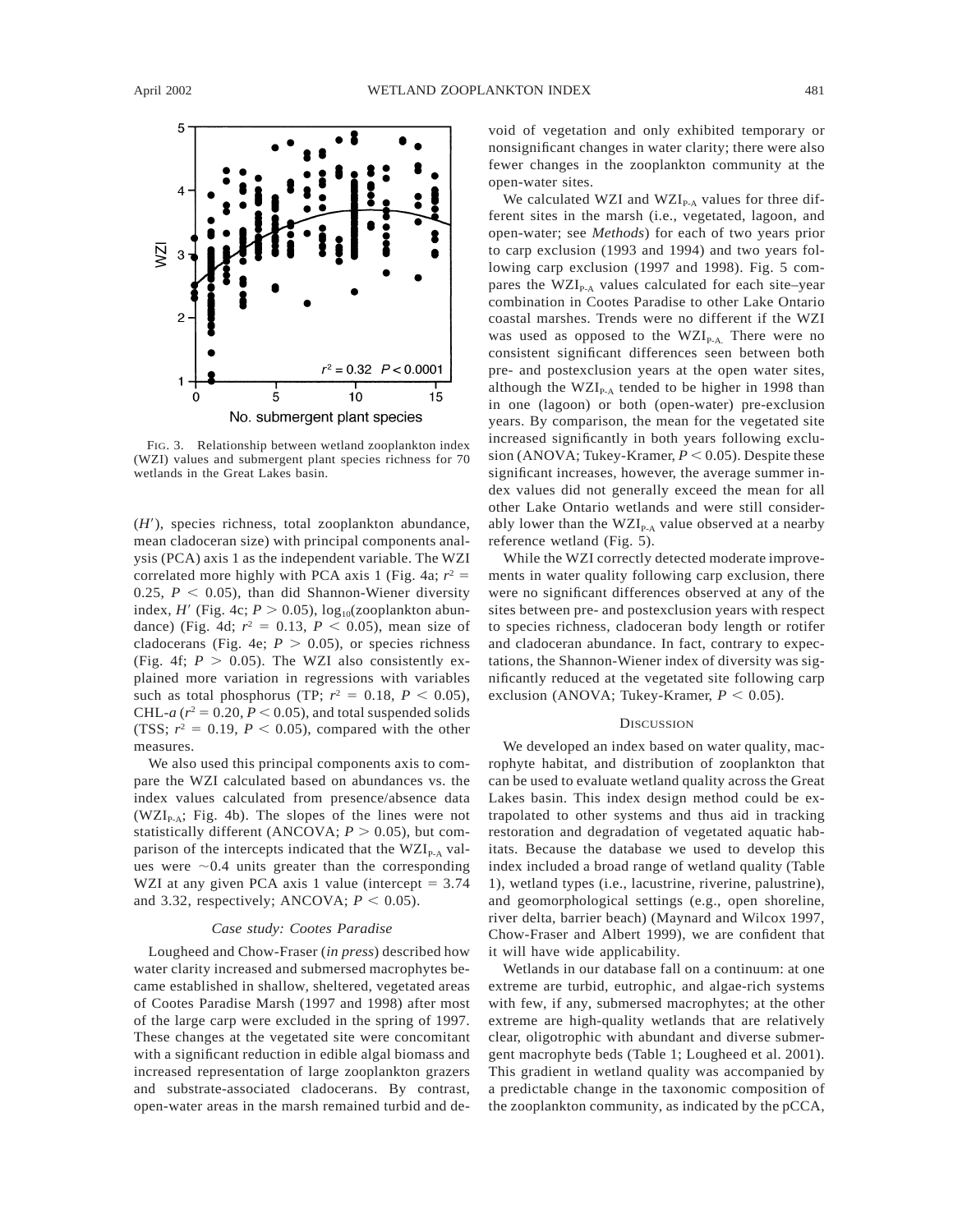

FIG. 4. Role of principal components axis 1 in explaining variation in several measures of zooplankton community structure: (a) WZI, (b) WZI<sub>P-A</sub>, (c)  $H'$ , (d) log(total zooplankton abundance), (e) mean size of cladocerans ( $\mu$ m), and (f) species richness of rotifers and cladocerans.

which showed that plant-associated taxa dominated high-quality wetlands while more pollution-tolerant taxa dominated degraded wetlands. Results from the few published studies on zooplankton in Great Lakes wetlands (Krieger 1992) are consistent with our findings. For example, Krieger and Klarer (1991) and Lougheed and Chow-Fraser (1998) also found *Diaphanosoma birgei*, *Moina micrura*, and Bosminids occurring in degraded wetlands of the lower lakes, while other authors found plant-associated cladocerans such as macrothricids, chydorids, *Simocephalus*, and *Sida* occurring in relatively pristine Lake Huron (Cardinale et al. 1998, Gathman et al. 1999) and Lake Erie wetlands (Campbell 1993, Botts 1999). Similar species

trends have also been reported in prairie pothole wetlands (Gaiser and Lang 1998).

The 1987 revision to the Great Lakes Water Quality Agreement (GLWQA) acknowledges the importance of biological systems in the monitoring and assessment of the Great Lakes ecosystem and endorses an ecosystem approach. The selection of appropriate indicators of ecosystem health for coastal wetlands of the Great Lakes is required to accurately illustrate that changes in environmental quality are accompanied by ecological changes. The wetland zooplankton index (WZI) is a more useful indicator of wetland degradation and restoration than indices of diversity  $(H'$ , species richness) and measures of community structure (mean size,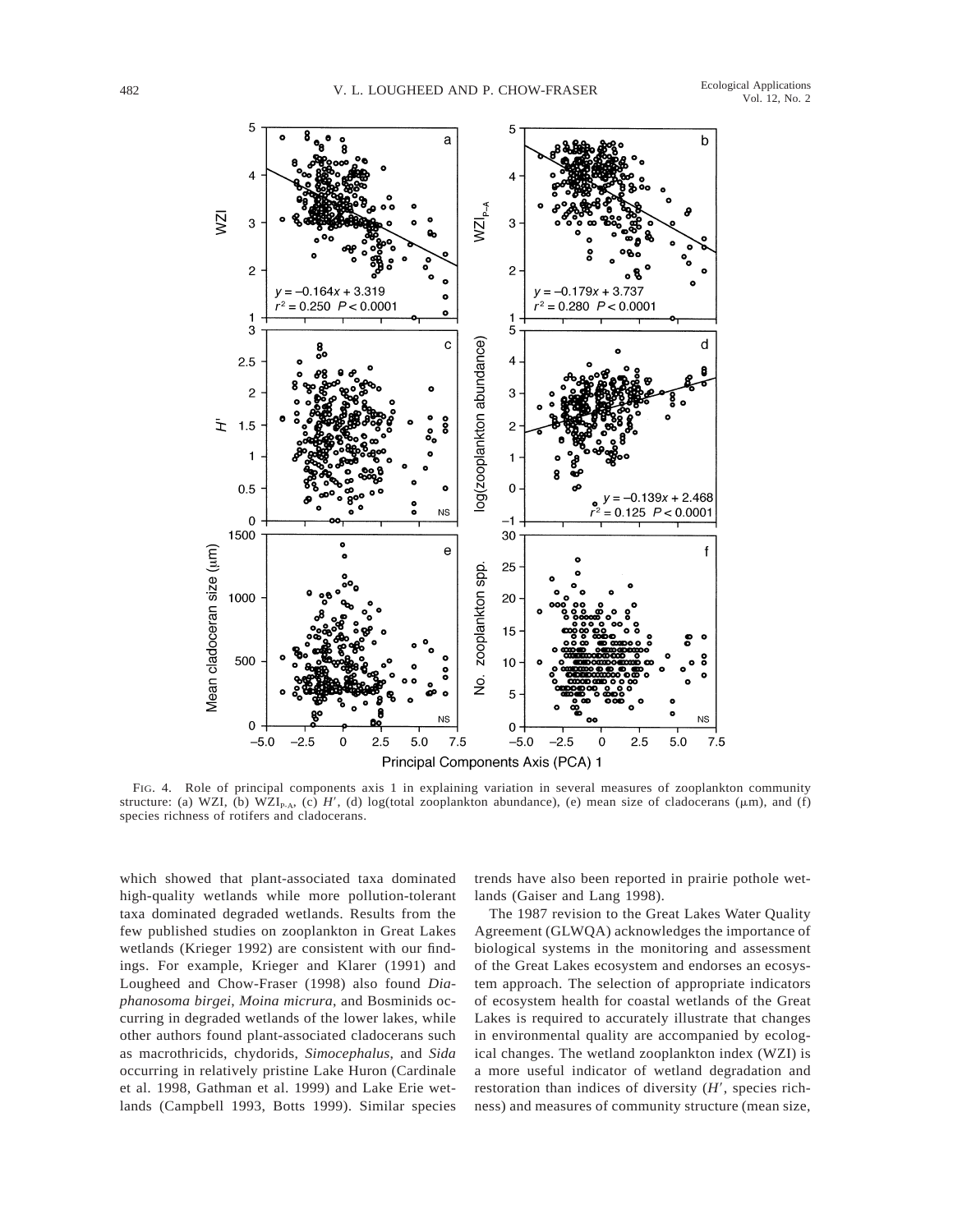

FIG. 5. Comparison of  $WZI_{P-A}$  values before (1993 and 1994) and after (1997 and 1998) carp exclusion from three sites: (a) open water, (b) lagoon, and (c) vegetated sites in Cootes Paradise Marsh. The minimum, mean, and maximum WZI<sub>P-A</sub> (WZI using presence/absence data) values observed at similar habitat types are indicated by dashed lines: (a) and (b) OPEN 10 m, and (c) EM in Lake Ontario. The maximum values indicate those obtained from the least disturbed reference site in Lake Ontario. Letters indicate statistical similarity between years (ANOVA; Tukey-Kramer,  $P < 0.05$ ).

total abundance), likely because the latter ignore taxonspecific information. Moreover, some simpler zooplankton indices, which are based on ratios of taxonomic groups, are also inferior. For example, the ratio of calanoid to cyclopoid copepods plus cladocerans (Gannon and Stemberger 1978), or of calanoids to cyclopoids (Derevenskaya and Mingasova 2000), which have been used to indicate lake quality, cannot be applied here, because  $>75\%$  of these wetlands, including many of the more oligotrophic systems, did not have calanoids present. Indices based on only a few genera (e.g., ratio of *Brachionus* to *Trichocerca*; Sla´decek 1983) are also inappropriate, as they cannot describe conditions at sites where both these taxa are absent, which in this case represents nearly half of all sites sampled.

The strong relationship between WZI values and wetland degradation is due to several factors, of which the most obvious are the presence of submersed macrophytes (Quade 1969, Cyr and Downing 1988, Paterson 1993), trophic state (Berzins and Bertilsson 1989, Berzins and Pejler 1989), and water clarity (Lougheed and Chow-Fraser 1998). All three factors played a primary role in the construction of the index. However, the index development largely ignored geographic location (i.e., latitude) and degree of development in the watershed, which loaded significantly on the second axis of the pCCA. Other authors have also shown that the wetland environments in the upper and lower lakes are unique, due largely to differences in climate, geology, and exposure (Smith et al. 1991), and that this has important consequences for the macrophyte community (Minc 1997; Lougheed et al. 2001). In fact, both the abundance and species richness of rotifers and cladocerans varied inversely with latitude ( $r^2 = 0.05$ ;  $P < 0.0001$ ), with 57 of the 138 zooplankton taxa identified in this study absent from the upper lakes (see the Appendix). Consequently, we advise against the indiscriminate comparison of WZI values across lakes or latitudes and suggest that comparisons be made to a least disturbed reference wetland in each lake or region, some examples of which are listed in Table 4.

In using this index to assess wetland quality, we have four methodological recommendations. First, this index should be applied cautiously to wetlands that are dominated by taxa identified as rare indicator species (Table 3), as well as taxa that had been grouped with other species into a single taxon because of their rare occurrence (see the Appendix). Grouping species into genera and larger taxonomic divisions might ease identification, but also obscure important differences in habitat preferences of useful indicator species (e.g., Sládecek 1983, Gaiser and Lang 1998). Future studies should focus on collecting sufficient information on ''rare'' taxa so that corresponding optimum and tolerance values can be updated, and criteria for inclusion of taxa into larger groups could be confirmed. Fortunately, the WZI gives zero weight to absent species of rotifers and cladocerans, in order to ensure that wetlands will not be misclassified simply because they are located outside the geographic home range of a particular taxon, due to seasonal variability in species occurrences or due to differences in sampling effort.

Second, it is important to restrict comparisons to samples from similar habitat types. For the purpose of among marsh comparisons, we recommend that WZI values be based on samples collected from vegetated (emergent, submergent) or near-vegetated (OPEN 3 m) sites. Not only are these sites often located in waters that are accessible by wading, thereby reducing the extra labor required with launching a boat, but samples collected from open-water (10-m) sites underrepresent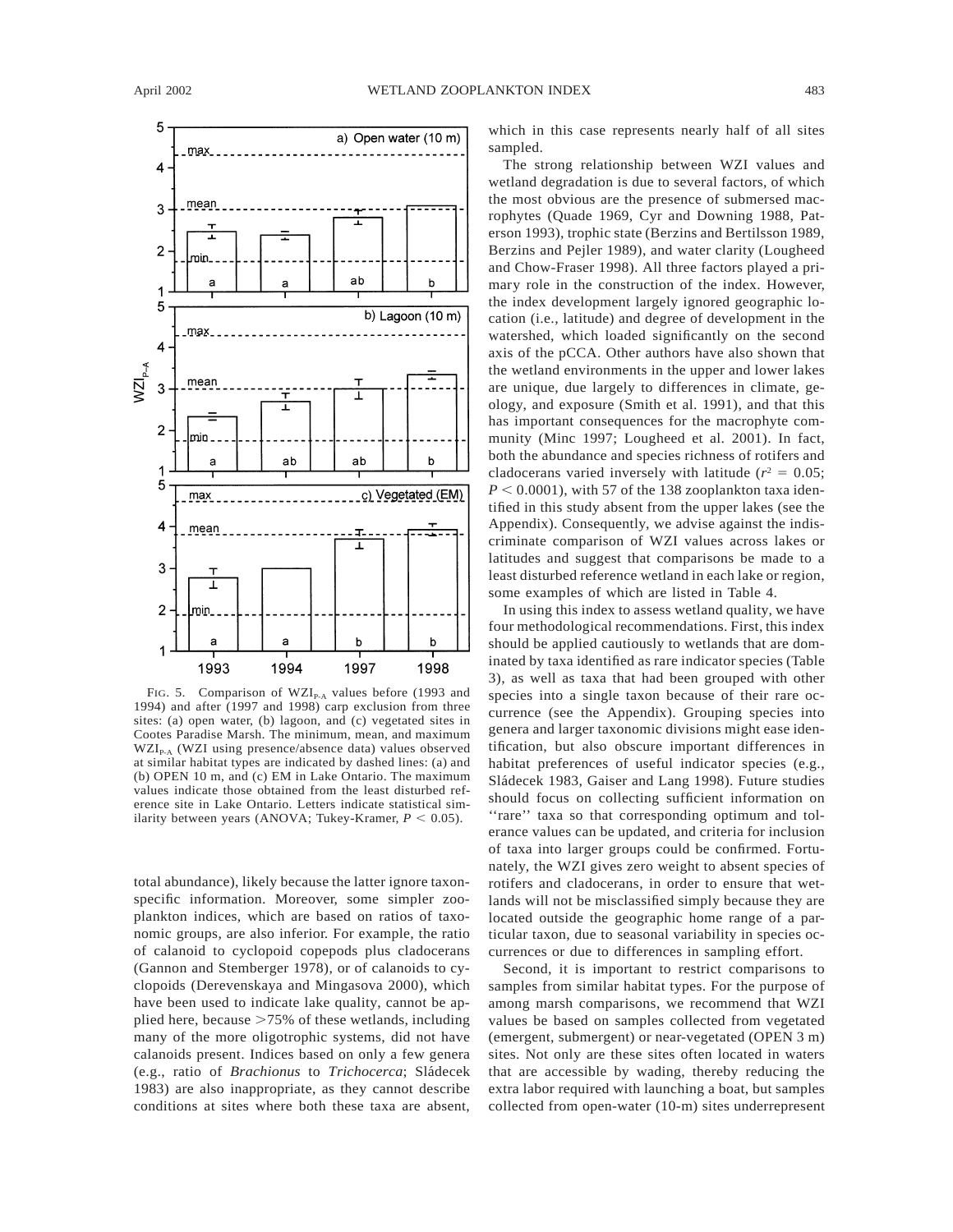Lake Wetland† Latitude (N) Longitude (W) OPEN 3 m EM SUB Lake Ontario Hay Bay (ON)  $44^{\circ}10'30''$   $76^{\circ}55'30''$  4.3 4.6 4.5<br>
Lake Erie Long Pt Complex (ON)  $42^{\circ}35'00''$   $80^{\circ}23'00''$  4.1 4.4 4.5 Long Pt Complex (ON) Presque Isle (PA) Turkey Creek (ON) 42°35'00" 42°09'37"  $42^{\circ}14'08''$ 80°23'00" 80°05'56" 83°05'07' 4.1 4.1 4.1 4.4 4.4 4.5 4.5 3.9 4.6 Lake Huron Spanish River (ON) Sturgeon Bay (ON)  $46^{\circ}12'00''$ 44°44'00" 82°21'00' 79°44'00" 3.8 4.3  $4.2$ 4.5 4.3 3.9 Lake Michigan Escanaba River (WI) Pentwater River (MI) 45°42'26' 43°45'38" 89°04'48"  $86^{\circ}24'0.6''$ 4.2 4.2 4.4 4.4 4.6 4.7 Lake Superior Pine Bay (ON) West Fish Creek (WI)  $48^{\circ}03'00''$ 46°35'11"  $89°31'00''$ 90°56'50" 3.3 4.0 4.7 3.8 4.5 4.5 Inland Big Creek (ON) Indian River (ON) Tay River (ON) Wye Marsh (ON) 42°57'20" 44°14'00" 44°52'45'  $44^{\circ}42'00''$  $80^{\circ}26'50''$ 78°09'00" 76°10'30' 79°51'00" 4.7 4.4 4.5 3.7 4.5 4.6 4.6 4.5 4.3 4.6 4.7 4.2

TABLE 4. Maximum  $WZI_{pA}$  values from three different habitat types at the least disturbed sites visited in this study (suggested reference wetlands) in all five Great Lakes and four inland sites in the basin.

*Note:* Habitat sites are defined as follows: OPEN 3 m, open water 3 m from aquatic plants; EM, within or immediately adjacent to emergent aquatic vegetation; SUB, within submergent plant beds ( $>$ 5 stems/m<sup>2</sup>).

† ON, Ontario, Canada; PA, Pennsylvania, USA; WI, Wisconsin, USA; MI, Michigan, USA.

the range of taxa encountered at sites closer to vegetation and will result in a much lower WZI value.

Third, sampling in riverine systems should be done in as sheltered a location as possible to ensure a comprehensive species list and a WZI value that reflects the true value of the marsh habitat. Wetland zooplankton index values may be reduced considerably in more riverine sites as the flush out of resident water due to storm runoff may eliminate or severely reduce the abundance of many zooplankton taxa (V. L. Lougheed, *unpublished data*). An impoverished zooplankton community may persist for weeks or months following a severe runoff event, and only a few species may return to their prestorm abundance (Krieger and Klarer 1991).

Finally, wetlands are not only spatially variable, but wetland communities can also exhibit high temporal variability, due to seasonal and interannual differences in water level (Chow-Fraser et al. 1998), sediment and nutrient inflows (Chow-Fraser 1999), temperature (Lougheed and Chow-Fraser, *in press*) and species dynamics (e.g., Lougheed and Chow-Fraser 1998). Consequently, seasonal and year-to-year variation in WZI values is not surprising, and a seasonal or year-to-year range of  $\sim$ 1.0 can be expected between the lowest and highest calculated WZI value for any given site in a wetland (V. L. Lougheed, *unpublished data*). To accurately assess marsh restoration efforts, we advise that a biweekly sampling regime be established. If this is not feasible, then sampling should take place in midto late summer, as zooplankton dependent on submergent plants for habitat may not appear until this vegetation becomes established in midsummer.

The WZI rapidly tracked site-specific improvements in Cootes Paradise Marsh following implementation of carp exclusion in the spring of 1997. Lougheed and Chow-Fraser (*in press*) used a statistical approach to evaluate changes in water quality and the response of the zooplankton and phytoplankton communities, and found that only the vegetated site exhibited an immediate positive response to remedial actions, whereas the more open-water sites changed only slightly. We arrived at the same conclusions using the WZI; in addition, we were able to compare the WZI of Cootes Paradise to a reference wetland in Lake Ontario (Hay Bay) and the mean WZI of all Lake Ontario wetlands to illustrate that following carp exclusion, the zooplankton community in several areas of Cootes Paradise Marsh was representative of a moderate quality system.

Zooplankton have often been overlooked as biomonitors of environmental quality, but, as we have demonstrated, the zooplankton community varies predictably with wetland quality and responds quickly to changes in the environment. Consequently, these microinvertebrates should be included as important components of biological monitoring protocols. The index that we have developed should be broadly applicable to wetlands in the Great Lakes basin, but further research is required to confirm its suitability in other regions and other vegetated habitats. We suggest that the WZI should not be used as a sole indicator of wetland quality, but as a complement to water quality information and surveys of other trophic levels where possible. To determine the most cost-effective and accurate combination of methods for the routine assessment of wetland quality, more effort should be directed at comparing the utility of the WZI with other indices based on fish (index of biotic integrity [IBI]; Minns et al. 1994), benthos (IBI; Burton et al. 1999), periphyton, and macrophytes and in constructing a more comprehensive index representing the overall ecological integrity of wetland ecosystems (Karr 1991, Keddy et al. 1993).

#### ACKNOWLEDGMENTS

We are grateful to many people for their help in locating and sampling these wetlands, especially B. Crosbie, R. Haas, C. MacIsaac, S. McNair, C. Moulder, and B. Reich. This research was funded by an Ontario Graduate Scholarship to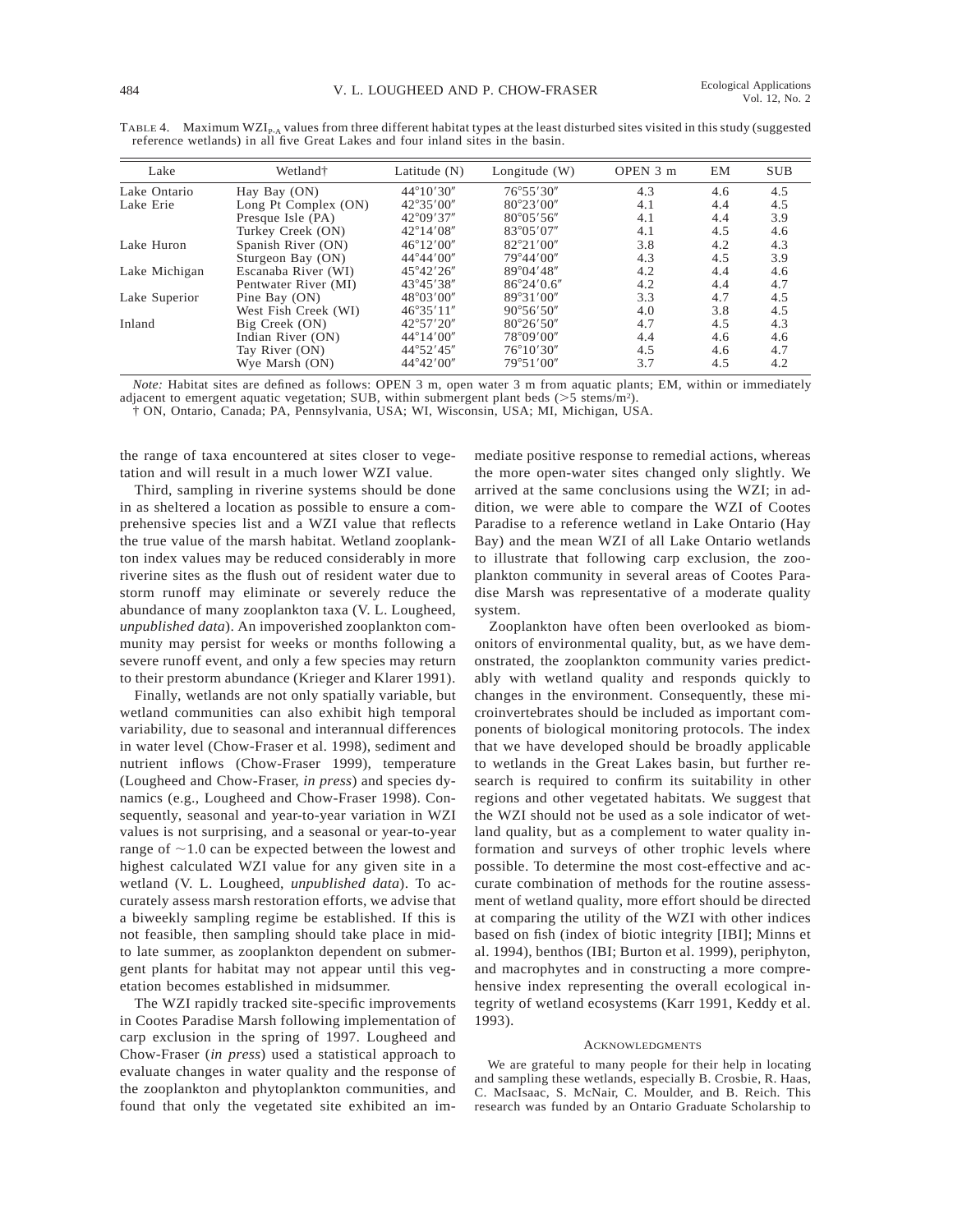V. L. Lougheed, the J. F. Harvey and H. S. Harvey Travel Scholarship to V. L. Lougheed, a private donation from B. D. L. Bennett and a research grant to P. Chow-Fraser from the Great Lakes Fisheries Commission. Research in Cootes Paradise Marsh was funded in part by a research grant to P. Chow-Fraser from the McMaster Eco-Research Program for Hamilton Harbour, and a National Sciences and Engineering Research Council of Canada operating grant.

#### LITERATURE CITED

- American Public Health Association. 1992. Standard methods for the examination of water and wastewater. 18th edition. American Public Health Association. Washington, D.C., USA.
- Attayde, J. L., and R. L. Bozelli. 1998. Assessing the indicator properties of zooplankton assemblages to disturbance gradients by canonical correspondence analysis. Canadian Journal of Fisheries and Aquatic Sciences **55**:1789–1797.
- Balcer, M. D., N. L. Korda, and S. I. Dodson. 1984. Zooplankton of the Great Lakes. University of Wisconsin Press, Madison, Wisconsin, USA.
- Bertram, P., and N. Statler-Salt. 1999. Selection of indicators for Great Lakes basin ecosystem health. Environment Canada and U.S. Environmental Protection Agency. State of the Lakes Ecosystem Conference 1998. [Online, URL: ^www.cciw.ca/solec&.].
- Berzins, B., and J. Bertilsson. 1989. On limnic micro-crustaceans and trophic degree. Hydrobiologia **185**:95–100.
- Berzins, B., and B. Pejler. 1989. Rotifer occurrence and trophic degree. Hydrobiologia **182**:171–180.
- Botts, P. S. 1999. Lake Erie coastal wetlands: a review and case study of Presque Isle invertebrates. Pages 995–1012 *in* D. P. Batzer, R. B. Rader, and S. A. Wissinger, editors. Invertebrates in freshwater wetlands of North America. John Wiley & Sons, Canada.
- Burton, T. M., D. G. Uzarski, J. P. Gathman, J. A. Genet, B. E. Keas, and C. A. Stricker. 1999. Development of a preliminary invertebrate index of biotic integrity for Lake Huron coastal wetlands. Wetlands **19**:869–882.
- Campbell, J. M. 1993. The cladoceran species of inshore habitats of Lake Erie at Presque Isle. Journal of the Pennsylvania Academy of Science **67**:115–119.
- Cardinale, B. J., V. J. Brady, and T. M. Burton. 1998. Changes in the abundance and diversity of coastal wetland fauna from the open water/macrophyte edge towards shore. Wetlands Ecology and Management **6**:59–68.
- Chow-Fraser, P. 1998. A conceptual model to aid restoration of Cootes Paradise Marsh, a degraded coastal wetland of Lake Ontario, Canada. Wetland Ecology and Management **6**:43–57.
- Chow-Fraser, P. 1999. Seasonal, interannual and spatial variability in the concentrations of total suspended solids in a degraded coastal wetland of Lake Ontario. Journal of Great Lakes Research **25**:799–813.
- Chow-Fraser, P., and D. A. Albert. 1999. Coastal wetland ecosystems: biodiversity investment areas. Environment Canada and U.S. Environmental Protection Agency. State of the Lakes Ecosystem Conference 1998. [Online, URL: ^www.cciw.ca/solec&.].
- Chow-Fraser, P., V. Lougheed, V. Le Thiec, B. Crosbie, L. Simser, and J. Lord. 1998. Long-term response of the biotic community to fluctuating water levels and changes in water quality in Cootes Paradise Marsh, a degraded coastal wetland of Lake Ontario. Wetland Ecology and Management **6**:19–42.
- Crosbie, B., and P. Chow-Fraser. 1999. Percentage land use in the watershed determines the water and sediment quality of 22 marshes in the Great Lakes basin. Canadian Journal of Fisheries and Aquatic Sciences **56**:1781–1791.
- Cyr, H., and J. A. Downing. 1988. Empirical relationships of phytomacrofaunal abundance to plant biomass and mac-

rophyte bed characteristics. Canadian Journal of Fisheries and Aquatic Sciences **45**:976–984.

- Derevenskaya, O. Yu., and N. M. Mingazova. 2000. Communities of zooplankton in lakes in the course of their contamination and restoration. Hydrobiological Journal **36**:  $1 - 7$ .
- Gaiser, E. E., and K. L. Lang. 1998. Distribution of cladoceran zooplankton among prairie pothole wetlands in northwest Iowa. Lake and Reservoir Management **14**:37–51.
- Gannon, J. E., and R. S. Stemberger. 1978. Zooplankton (especially crustaceans and rotifers) as indicators of water quality. Transactions of the American Microscopal Society **97**:16–35.
- Gathman, J. P., T. M. Burton, and B. J. Armitage. 1999. Coastal wetlands of the upper Great Lakes: distribution of invertebrate communities in response to environmental variation. Pages 949–994 *in* D. P. Batzer, R. B. Rader, and S. A. Wissinger, editors. Invertebrates in freshwater wetlands of North America. John Wiley & Sons, Canada.
- Hessen, D. O., B. A. Faafeng, and T. Andersen. 1995. Replacement of herbivore zooplankton species along gradients of ecosystem productivity and fish predation pressure. Canadian Journal of Fisheries and Aquatic Sciences **52**: 733–742.
- Jongman, R. H. G., C. J. F. ter Braak, and O. F. R. van Tongeren. 1995. Data analysis in community and landscape ecology. Cambridge University Press, Cambridge, UK.
- Karr, J. R. 1981. Assessment of biotic integrity using fish communities. Fisheries **6**:21–27.
- Karr, J. R. 1991. Biological integrity: a long-neglected aspect of water resource management. Ecological Applications **1**: 66–84.
- Keddy, P. A., H. T. Lee, and I. C. Wisheu. 1993. Choosing indicators of ecosystem integrity: wetlands as a model system. Pages 61–79 *in* S. Woodley, J. Kay, and G. Francis, editors. Ecological integrity and the management of ecosystems. St. Lucie Press, Delray Beach, Florida, USA.
- Kelly, M. G., and B. A. Whitton. 1995. The trophic diatom index: a new index for monitoring eutrophication in rivers. Journal of Applied Phycology **7**:433–444.
- Krieger, K. A. 1992. The ecology of invertebrates in Great Lakes coastal wetlands: current knowledge and research needs. Journal of Great Lakes Research **18**:634–650.
- Krieger, K. A., and D. M. Klarer. 1991. Zooplankton dynamics in a Great Lakes coastal marsh. Journal of Great Lakes Research **17**:255–269.
- Lenat, D. R. 1993. A biotic index for the southeastern United States: derivation and list of tolerance values, with criteria for assigning water-quality ratings. Journal of North American Benthological Society **12**:279–290.
- Lougheed, V. L., and P. Chow-Fraser. 1998. Factors that regulate the zooplankton community structure of a turbid, hypereutrophic Great Lakes wetland. Canadian Journal of Fisheries and Aquatic Sciences **55**:150–161.
- Lougheed, V. L., and P. Chow-Fraser. *In press.* Spatial variability in the response of lower trophic levels after biomanipulation in a freshwater marsh. Journal of Aquatic Ecosystem Stress and Recovery.
- Lougheed, V. L., B. Crosbie, and P. Chow-Fraser. 1998. Predictions on the effect of common carp (*Cyprinus carpio*) exclusion on water quality, zooplankton and submergent macrophytes in a Great Lakes wetland. Canadian Journal of Fisheries and Aquatic Sciences **55**:1189–1197.
- Lougheed, V. L., B. Crosbie, and P. Chow-Fraser. 2001. Primary determinants of macrophyte community structure in 62 marshes across the Great Lakes basin: latitude, land use & water quality effects. Canadian Journal of Fisheries and Aquatic Sciences **58**:1603–1612.
- Maynard, L., and D. Wilcox. 1997. Coastal wetlands of the Great Lakes: background paper for the State of the Lake